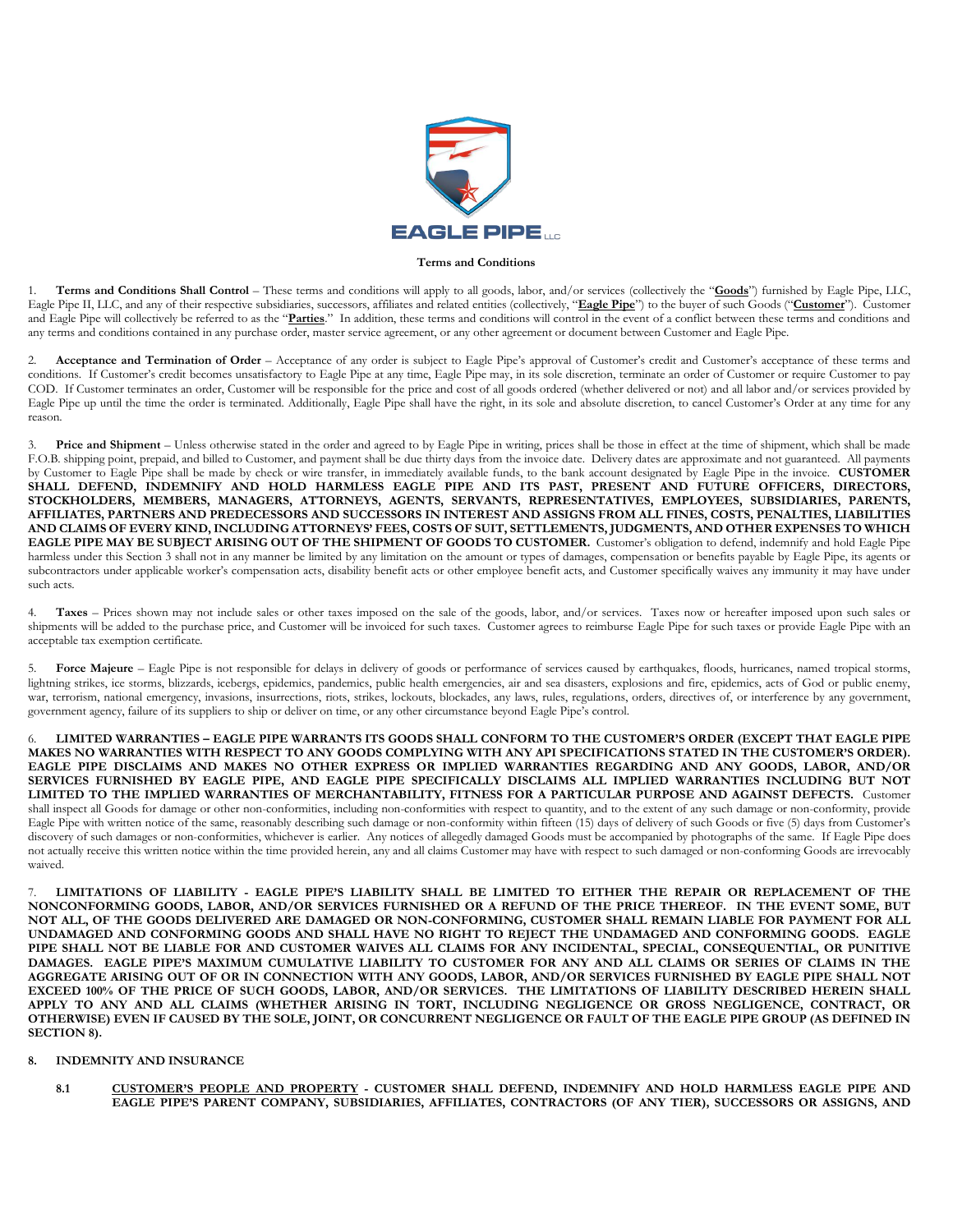**SUCH PARTIES' RESPECTIVE DIRECTORS, OFFICERS, MEMBERS, SHAREHOLDERS, AND EMPLOYEES (COLLECTIVELY, THE "EAGLE PIPE GROUP") AGAINST ANY AND ALL LOSS, INJURY, DEATH, DAMAGE, LIABILITY, CLAIM, DEFICIENCY, ACTION, JUDGMENT, INTEREST, AWARD, PENALTY, FINE, COST OR EXPENSE, INCLUDING REASONABLE ATTORNEY AND PROFESSIONAL FEES (COLLECTIVELY, "LOSSES") RELATED TO THE GOODS AND ARISING OUT OF OR RELATED TO ANY ILLNESS, BODILY INJURY OR DEATH OR ANY PROPERTY LOSS OR DAMAGE (INCLUDING PROPERTY OWNED, LEASED, HIRED OR CHARTERED) SUFFERED BY CUSTOMER, CUSTOMER'S PARENT COMPANY, SUBSIDIARIES, AFFILIATES, CONTRACTORS (OF ANY TIER), SUCCESSORS OR ASSIGNS, AND SUCH PARTIES' RESPECTIVE DIRECTORS, OFFICERS, MEMBERS, SHAREHOLDERS, AND EMPLOYEES (COLLECTIVELY, THE "CUSTOMER GROUP") EVEN IF CAUSED BY THE SOLE, JOINT, OR CONCURRENT NEGLIGENCE OR FAULT OF THE EAGLE PIPE GROUP.**

- **8.2 EAGLE PIPE'S PEOPLE AND PROPERTY - TO THE EXTENT THE INDEMNITY OBLIGATIONS CONTAINED IN THIS AGREEMENT ARE GOVERNED BY CHAPTER 127, TEXAS CIVIL PRACTICE & REMEDIES CODE, KNOWN AS THE TEXAS OILFIELD ANTI-INDEMNITY ACT, EAGLE PIPE SHALL DEFEND, INDEMNIFY AND HOLD HARMLESS THE CUSTOMER GROUP AGAINST ANY AND ALL LOSSES RELATED TO THE GOODS AND ARISING OUT OF OR RELATED TO ANY ILLNESS, BODILY INJURY OR DEATH OR ANY PROPERTY LOSS OR DAMAGE (INCLUDING PROPERTY OWNED, LEASED, HIRED OR CHARTERED) SUFFERED BY ANY MEMBER OF THE EAGLE PIPE GROUP EVEN IF CAUSED BY THE SOLE, JOINT, OR CONCURRENT NEGLIGENCE OR FAULT OF THE CUSTOMER GROUP.**
- **8.3 INSURANCE - TO THE EXTENT THE INDEMNITY OBLIGATIONS CONTAINED IN THIS AGREEMENT ARE GOVERNED BY CHAPTER 127, TEXAS CIVIL PRACTICE & REMEDIES CODE, KNOWN AS THE TEXAS OILFIELD ANTI-INDEMNITY ACT, THE PARTIES SHALL EACH SUPPORT THEIR RESPECTIVE MUTUAL INDEMNITY OBLIGATIONS IN SECTIONS 8.1 AND 8.2 BY FURNISHING LIABILITY INSURANCE COVERAGE OF LIKE KIND AND IN EQUAL AMOUNTS OBTAINED BY EACH PARTY FOR THE BENEFIT OF THE OTHER PARTY AND ITS GROUP, RESPECTIVELY, AS INDEMNITEES. CUSTOMER SHALL OBTAIN COMMERCIAL GENERAL LIABILITY INSURANCE WITH A LIMIT OF \$1,000,000 PER OCCURRENCE INCLUDING, BUT NOT LIMITED TO, COVERAGE FOR PUBLIC LIABILITY INCLUDING BODILY INJURY AND PROPERTY DAMAGE LIABILITY, PERSONAL/ADVERTISING INJURY, CONTRACTUAL LIABILITY FOR ALL LIABILITIES ASSUMED BY CUSTOMER HEREIN (INCLUDING THE INDEMNITIES CONTAINED HEREIN), CROSS LIABILITY AND SEVERABILITY OF INTEREST, POLLUTION, PRODUCTS AND COMPLETED OPERATIONS. EAGLE PIPE SHALL BE NAMED AS AN ADDITIONAL INSURED UNDER SUCH INSURANCE POLICY.**
- **8.4 THIRD PARTIES - TO THE EXTENT ALLOWED BY APPLICABLE LAW, CUSTOMER SHALL RELEASE, DEFEND, INDEMNIFY, AND HOLD HARMLESS THE EAGLE PIPE GROUP AGAINST ALL LOSSES RELATED TO THE GOODS AND ARISING OUT OF OR RELATED TO ILLNESS, BODILY INJURY, DEATH, AND PROPERTY LOSS OR DAMAGE SUFFERED BY THIRD PARTIES EVEN IF CAUSED BY THE SOLE, JOINT, OR CONCURRENT NEGLIGENCE OR FAULT OF THE EAGLE PIPE GROUP.**

9. **Interest and Attorney Fees** – Interest shall accrue on amounts past due at a monthly rate of 1.5% or the maximum rate permitted by law. In the event that customer breaches these terms and conditions, or a legal action is otherwise required to collect money due from Customer for goods, labor, and/or services, Customer shall pay all reasonable costs, including without limitation, collection agency costs, attorneys' fees and court costs incurred by Eagle Pipe in connection with such action.

10. **Liens** – Eagle Pipe expressly reserves all lien and bond rights. Customer agrees to provide Eagle Pipe, upon request, information relevant to Eagle Pipe's lien and bond claims or the perfection thereof.

11. **Assignment** – Customer shall not assign its rights or delegate its duties hereunder, or any interest herein, without the prior written consent of Eagle Pipe. Any such assignment will be void.

12. Waiver – The failure of Eagle Pipe to insist upon the performance of any of these terms or conditions, or to exercise any right hereunder, shall not be deemed a waiver of such terms, conditions, or rights in the future, nor shall it be deemed to be a waiver of any other term, condition, or right hereunder.

13. **Severability** - If any provision herein is partially or completely void or unenforceable pursuant to applicable law, then such provision shall be deemed amended to the extent necessary to make it enforceable. If such an amendment is not possible, then such provision shall be deemed deleted. If any provision is so deleted, the remaining terms and conditions will remain in full force and effect.

14. **Entire Agreement and Amendment -** These terms and conditions constitute the entire understanding between the Parties and replace any previous oral or written agreements, representations, or statements. No modification or amendment to these terms and conditions will be effective unless it is in writing and signed by an authorized representative of both Parties. Any proposed modifications or additional terms are specifically rejected and deemed a material alteration hereof. If this document shall be deemed an acceptance of a prior offer by Customer, such acceptance is expressly conditional upon Customer's assent and agreement to any additional or different terms set forth herein.

15. **Disclaimer of Reliance -** Customer acknowledges that it agrees to these terms and conditions by its own free choice and without any inducement offered in any way other than the express terms and conditions contained herein. Customer warrants and represents that no promise, agreement, representation, inducement or condition not set forth in these terms and conditions has been made or relied upon by Customer in agreeing to these terms and conditions. Customer is relying solely upon its own judgment in agreeing to these terms and conditions.

16. Law / Forum / Arbitration - These terms and conditions and the relations between the Parties shall be governed by the procedural and substantive laws of the state of Texas, irrespective of conflict of laws rules which would direct the application of the substantive or procedural law of another jurisdiction. If Customer's principal place of business is in any state, territory, or district of the United States of America, each party: (a) irrevocably submits to the jurisdiction and venue of the courts located in Harris County, Texas for the resolution of any and all disputes arising from or relating to these terms, the agreement and the relations between the Parties; and **(B) KNOWINGLY AND VOLUNTARILY WAIVES ALL RIGHTS TO A JURY TRIAL IN ANY LEGAL PROCEEDING ARISING FROM OR RELATING TO THESE TERMS AND THE RELATIONS**  BETWEEN THE PARTIES. If Customer's principal place of business is not in any state, territory, or district in the United States of America, each party agrees all disputes arising out of or relating to these terms and conditions, the relationship between the Parties, or any orders or agreements between the parties, shall be finally settled under the Rules of the International Chamber of Commerce by a single impartial and qualified arbitrator appointed in accordance with the said rules within the limits of the City of Houston, Texas. The arbitrator will have the authority to determine the validity and existence of an agreement between the Parties including, without limitation, the existence of the agreement containing this arbitration agreement and apportion liability between the Parties, but will not have authority to award any damages or remedies not available under, or in excess of, the terms herein. The arbitration award will be presented to the Parties in writing, upon request, will include findings of fact and conclusions of law, and may be confirmed, reviewed, and